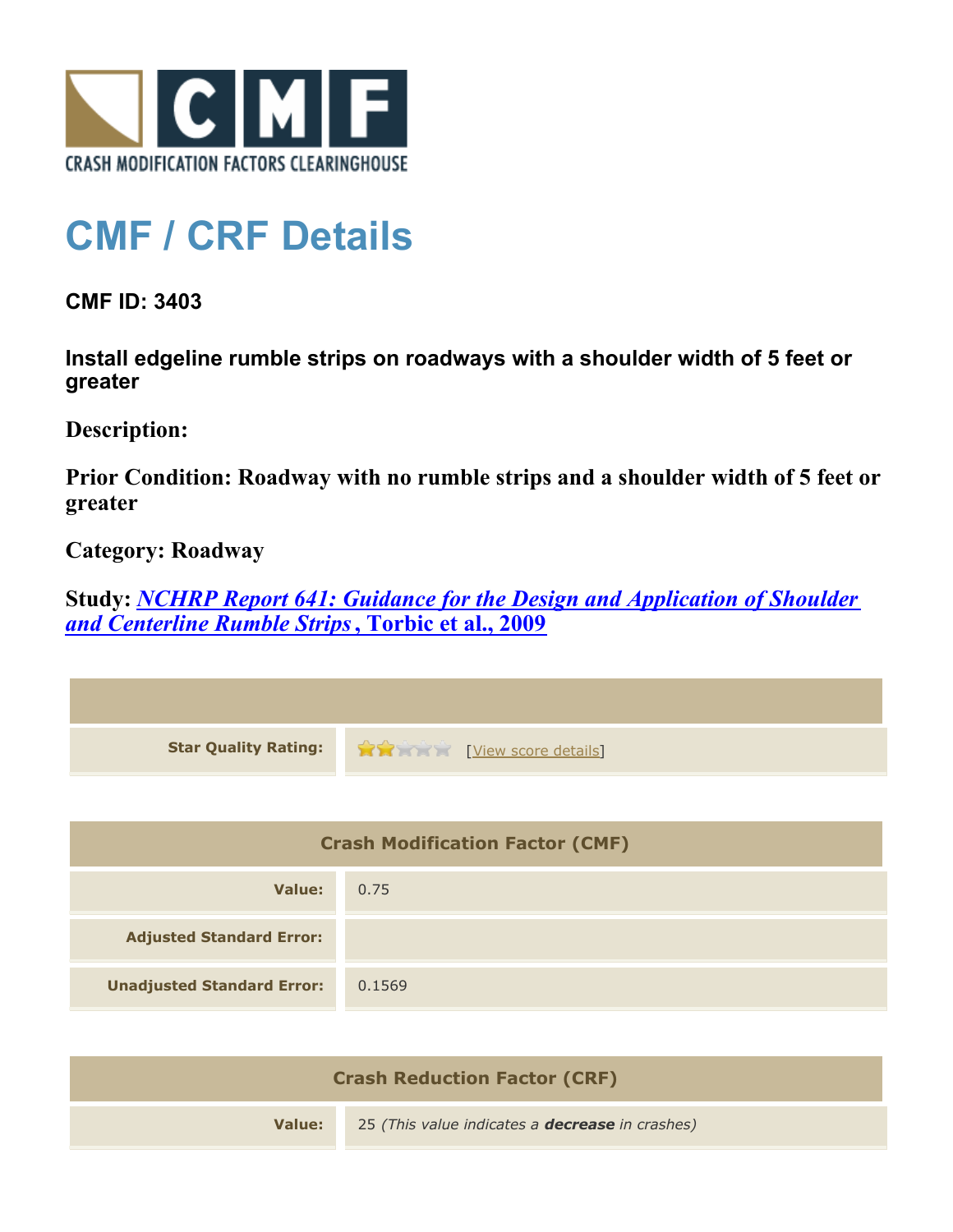**Adjusted Standard Error:**

**Unadjusted Standard Error:** 15.69

| <b>Applicability</b>                    |                                                                      |
|-----------------------------------------|----------------------------------------------------------------------|
| <b>Crash Type:</b>                      | Run off road                                                         |
| <b>Crash Severity:</b>                  | K (fatal), A (serious injury), B (minor injury), C (possible injury) |
| <b>Roadway Types:</b>                   | Principal Arterial Other Freeways and Expressways                    |
| <b>Number of Lanes:</b>                 |                                                                      |
| <b>Road Division Type:</b>              | Divided by Median                                                    |
| <b>Speed Limit:</b>                     |                                                                      |
| <b>Area Type:</b>                       | Rural                                                                |
| <b>Traffic Volume:</b>                  | 11539 to 37112 Average Daily Traffic (ADT)                           |
| <b>Time of Day:</b>                     | All                                                                  |
| If countermeasure is intersection-based |                                                                      |
| <b>Intersection Type:</b>               |                                                                      |
| <b>Intersection Geometry:</b>           |                                                                      |
| <b>Traffic Control:</b>                 |                                                                      |
| <b>Major Road Traffic Volume:</b>       |                                                                      |
| <b>Minor Road Traffic Volume:</b>       |                                                                      |

| <b>Development Details</b>      |              |  |
|---------------------------------|--------------|--|
| <b>Date Range of Data Used:</b> | 1997 to 2006 |  |
| <b>Municipality:</b>            |              |  |